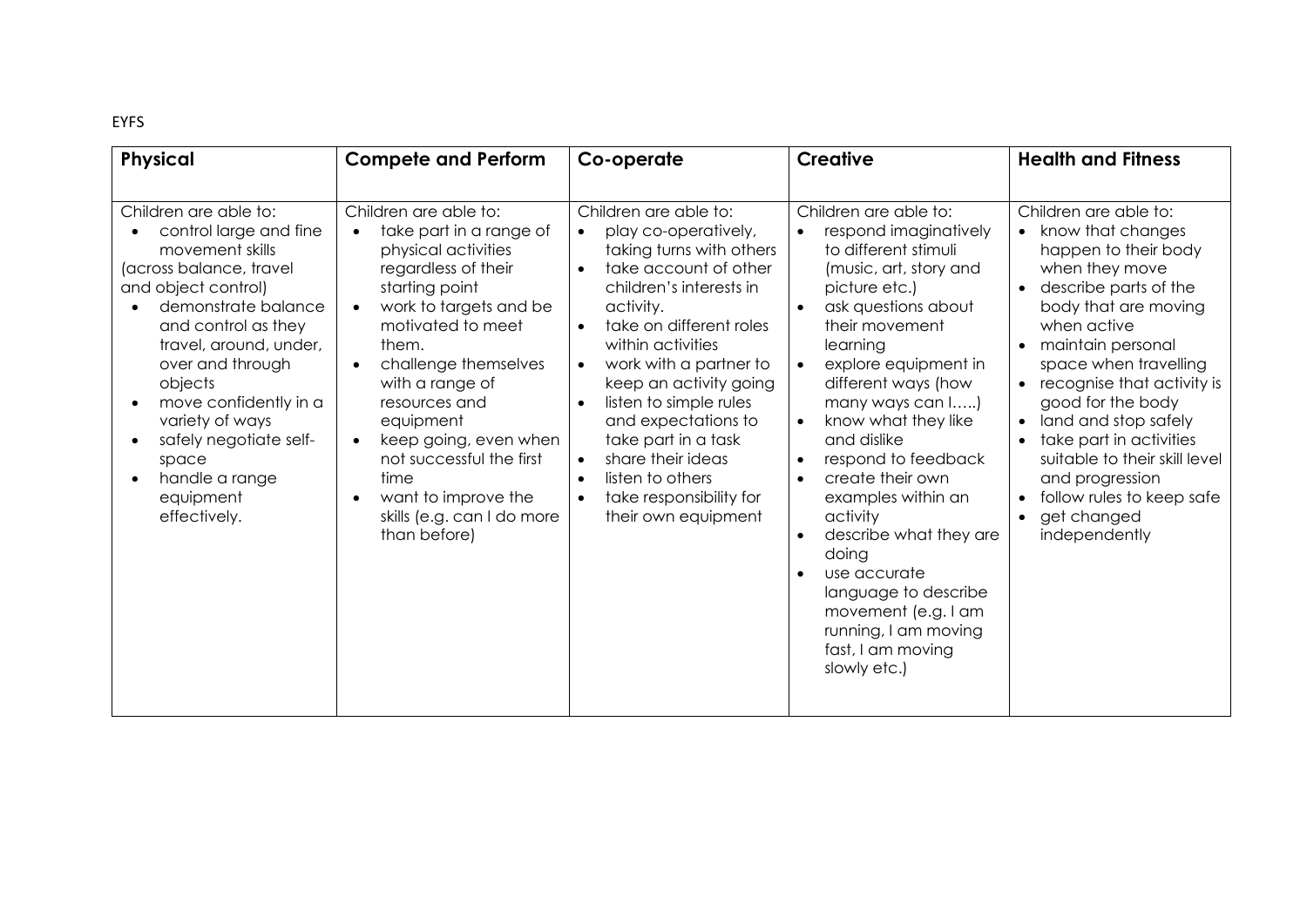| <b>Physical</b>                                                                                                                                                                                                                                                                                                                                                                                                                                                                                                                                                                                                                                                                                              | <b>Compete and Perform</b>                                                                                                                                                                                                                                                                                                                                                                                                                                                                                                                                                                                                                                            | Co-operate                                                                                                                                                                                                                                                                                                                    | <b>Creative</b>                                                                                                                                                                                                                                                                            | <b>Health and Fitness</b>                                                                                                                                                                                                                                                                                                                                                                                                                                                   |
|--------------------------------------------------------------------------------------------------------------------------------------------------------------------------------------------------------------------------------------------------------------------------------------------------------------------------------------------------------------------------------------------------------------------------------------------------------------------------------------------------------------------------------------------------------------------------------------------------------------------------------------------------------------------------------------------------------------|-----------------------------------------------------------------------------------------------------------------------------------------------------------------------------------------------------------------------------------------------------------------------------------------------------------------------------------------------------------------------------------------------------------------------------------------------------------------------------------------------------------------------------------------------------------------------------------------------------------------------------------------------------------------------|-------------------------------------------------------------------------------------------------------------------------------------------------------------------------------------------------------------------------------------------------------------------------------------------------------------------------------|--------------------------------------------------------------------------------------------------------------------------------------------------------------------------------------------------------------------------------------------------------------------------------------------|-----------------------------------------------------------------------------------------------------------------------------------------------------------------------------------------------------------------------------------------------------------------------------------------------------------------------------------------------------------------------------------------------------------------------------------------------------------------------------|
| Pupils will be able to:<br>throw, catch, kick, strike<br>and dribble with<br>developing accuracy<br>and control<br>show a variety of<br>$\bullet$<br>jumping actions in<br>isolation (i.e. 2-2 feet, 1-<br>2 feet, hop, leap & 2-1<br>feet)<br>Run with confidence<br>and co-ordination<br>(speed & direction)<br>travel rhythmically in<br>different ways (gallop,<br>hop, run & skip)<br>balance on different<br>$\bullet$<br>parts of the body<br>Land and stop with<br>$\bullet$<br>control<br>sequence simple<br>$\bullet$<br>movements<br>perform different<br>$\bullet$<br>shapes of the body<br>through balance (wide,<br>narrow and tucked)<br>perform simple<br>$\bullet$<br>rotations of the body | Pupils will be able to:<br>Set a target and be able<br>$\bullet$<br>to meet that target with<br>perseverance (e.g.<br>catch a ball 5 times<br>without dropping or<br>scoring 2 points in a<br>game)<br>participate in 1vs.1<br>$\bullet$<br>games being able to<br>keep control of the<br>object and score points<br>travel into space<br>$\bullet$<br>be able to defend<br>$\bullet$<br>space<br>Follow simple rules and a<br>scoring system<br>perform sequences of<br>$\bullet$<br>movements, linking 3 or<br>more actions together<br>(i.e. travel and balance)<br>show expression in<br>$\bullet$<br>movement<br>perform actions with<br>$\bullet$<br>confidence | Pupils will be able to:<br>support and<br>$\bullet$<br>encourage others in<br>their performance<br>work with a partner to<br>create simple<br>sequences<br>follow and lead<br>movement actions<br>cooperate with a<br>$\bullet$<br>partner to keep a<br>game going<br>help to set up activities<br>$\bullet$<br>and equipment | Pupils will be able to:<br>respond imaginatively<br>in movement to words,<br>images, sounds and<br>objects<br>watch, copy and<br>$\bullet$<br>describe movements<br>that others have done<br>ask questions and<br>$\bullet$<br>responds positively to<br>teacher/partner/class<br>feedback | Pupils will be able to:<br>get changed<br>independently<br>take part in sustained<br>$\bullet$<br>activity<br>identify reasons why<br>$\bullet$<br>physical activity is<br>good for the body<br>show awareness of<br>$\bullet$<br>others when working in<br>a practical space<br>use equipment sensibly<br>$\bullet$<br>and with correct intent<br>make judgements<br>about what they can<br>and cannot do safely<br>show enjoyment in and<br>$\bullet$<br>through movement |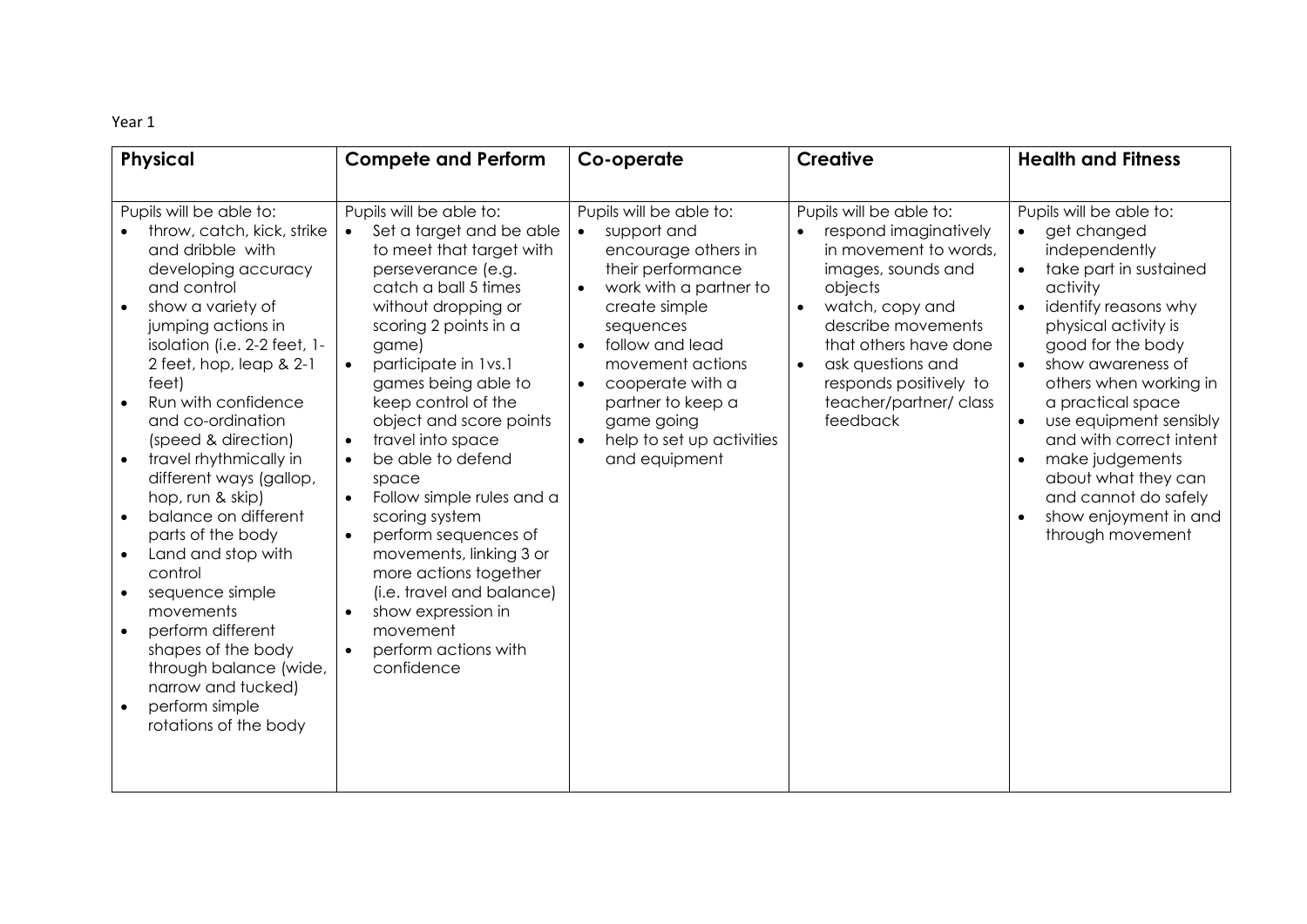| <b>Physical</b>                                                                                                                                                                                                                                                                                                                                                                                                                                                                                                                                                                   | <b>Compete and Perform</b>                                                                                                                                                                                                                                                                                                                                                                                                                                                                                                                                                                                                  | Co-operate                                                                                                                                                                                                                                                                                                                                                                                                                                                           | <b>Creative</b>                                                                                                                                                                                                                                                                  | <b>Health and Fitness</b>                                                                                                                                                                                                                                                                                                                                                                                                                                                                                               |
|-----------------------------------------------------------------------------------------------------------------------------------------------------------------------------------------------------------------------------------------------------------------------------------------------------------------------------------------------------------------------------------------------------------------------------------------------------------------------------------------------------------------------------------------------------------------------------------|-----------------------------------------------------------------------------------------------------------------------------------------------------------------------------------------------------------------------------------------------------------------------------------------------------------------------------------------------------------------------------------------------------------------------------------------------------------------------------------------------------------------------------------------------------------------------------------------------------------------------------|----------------------------------------------------------------------------------------------------------------------------------------------------------------------------------------------------------------------------------------------------------------------------------------------------------------------------------------------------------------------------------------------------------------------------------------------------------------------|----------------------------------------------------------------------------------------------------------------------------------------------------------------------------------------------------------------------------------------------------------------------------------|-------------------------------------------------------------------------------------------------------------------------------------------------------------------------------------------------------------------------------------------------------------------------------------------------------------------------------------------------------------------------------------------------------------------------------------------------------------------------------------------------------------------------|
| Pupils will be able to:<br>perform hand-eye and<br>foot-eye co-ordination,<br>travel and balance skills<br>with control<br>link skills together in<br>$\bullet$<br>combination (e.g.<br>running, stop, catch<br>and throw)<br>adapt movements to<br>$\bullet$<br>show changes to levels,<br>speed, direction and<br>pathway<br>apply travel, balance<br>and object control skills<br>in different activity<br>contexts<br>balance on isolated<br>$\bullet$<br>parts of the body both<br>on the floor and<br>apparatus.<br>hit targets with<br>increasing accuracy<br>and distance | Pupils will be able to:<br>score points<br>set targets to challenge<br>themselves<br>identify simple rules and<br>$\bullet$<br>suggest their own<br>develop simple tactics<br>$\bullet$<br>for attacking and<br>defending<br>Defending:<br>stay with an opponent<br>mark a space<br>move towards a loose<br>ball.<br>Attacking:<br>keep possession<br>move towards goal<br>identify space<br>use a change of speed<br>and direction<br>evaluate performances<br>$\bullet$<br>saying what they can<br>do well and what they<br>need to improve on<br>show gesture and<br>$\bullet$<br>concentration in their<br>performances | Pupils will be able to:<br>follow a set of rules.<br>celebrate others'<br>$\bullet$<br>success.<br>cooperate with a<br>$\bullet$<br>partner (2vs2) to be<br>successful<br>compete 2v2 to outwit<br>$\bullet$<br>an opponent<br>support and<br>encourage team<br>mates<br>take turns in different<br>$\bullet$<br>roles (performer,<br>planner, observer,<br>audience and official).<br>work in a small group<br>$\bullet$<br>to undertake a<br>challenge or activity | Pupils are able to:<br>create or change<br>games, dances,<br>sequences and<br>performance ideas<br>express an idea<br>$\bullet$<br>through movement<br>develop their own<br>$\bullet$<br>ideas linked to a topic<br>or theme<br>create and use ideas<br>$\bullet$<br>from others | Pupils are able to:<br>get changed quickly<br>and independently (no<br>longer than 5 minutes)<br>recognise and<br>$\bullet$<br>describe what their<br>body feels like in<br>different types of<br>activities<br>know why warming up<br>and cooling down is<br>important for the body.<br>lift/move/place<br>$\bullet$<br>equipment safely.<br>hold balances for at<br>$\bullet$<br>least 5 seconds to<br>show strength in<br>different parts of the<br>body<br>take part in sustained<br>$\bullet$<br>physical activity |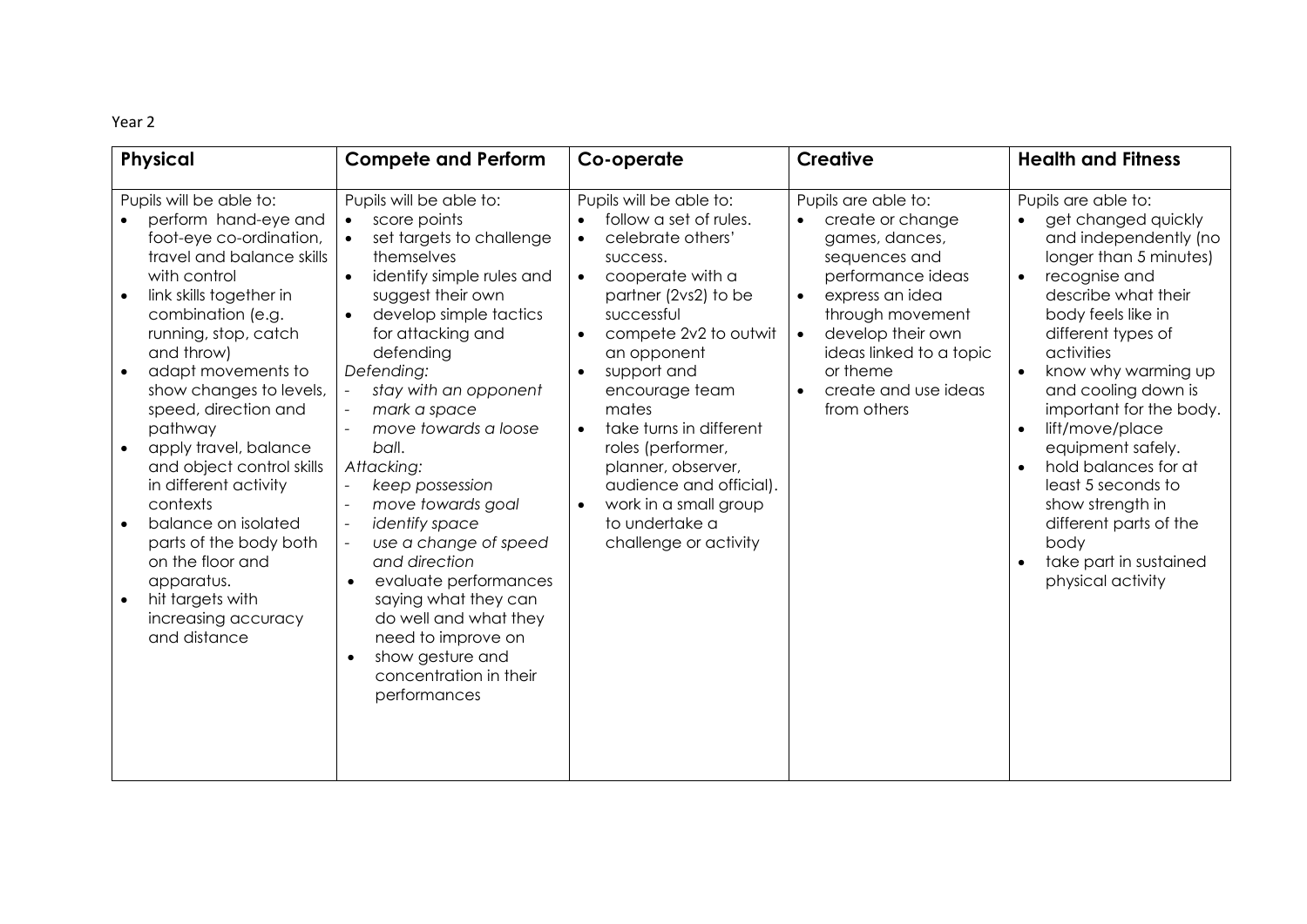| Physical                                                                                                                                                                                                                                                                                                                                                                                                     | Compete                                                                                                                                                                                                                                                                                                                                                                                                                                                                                                                                                                                                                                                                                        | Co-operate                                                                                                                                                                                                                                                                                                                                                                                         | <b>Creative</b>                                                                                                                                                                                                                                                                                                                                                                                                                                                                                                                   | <b>Health and Fitness</b>                                                                                                                                                                                                                                                                                                                                                                                                                                                                                                                                                                                                                                                                                 |
|--------------------------------------------------------------------------------------------------------------------------------------------------------------------------------------------------------------------------------------------------------------------------------------------------------------------------------------------------------------------------------------------------------------|------------------------------------------------------------------------------------------------------------------------------------------------------------------------------------------------------------------------------------------------------------------------------------------------------------------------------------------------------------------------------------------------------------------------------------------------------------------------------------------------------------------------------------------------------------------------------------------------------------------------------------------------------------------------------------------------|----------------------------------------------------------------------------------------------------------------------------------------------------------------------------------------------------------------------------------------------------------------------------------------------------------------------------------------------------------------------------------------------------|-----------------------------------------------------------------------------------------------------------------------------------------------------------------------------------------------------------------------------------------------------------------------------------------------------------------------------------------------------------------------------------------------------------------------------------------------------------------------------------------------------------------------------------|-----------------------------------------------------------------------------------------------------------------------------------------------------------------------------------------------------------------------------------------------------------------------------------------------------------------------------------------------------------------------------------------------------------------------------------------------------------------------------------------------------------------------------------------------------------------------------------------------------------------------------------------------------------------------------------------------------------|
| Pupils will be able to:<br>perform fundamental<br>movement skills with<br>control and accuracy<br>apply and adapt<br>$\bullet$<br>movement skills in<br>multiple activity<br>contexts (jumping to<br>catch a ball, off a<br>bench, a leap in a<br>dance etc.)<br>explore varying<br>$\bullet$<br>dynamics of movement<br>including changes to<br>speed, direction,<br>pathways, body shape,<br>levels (etc.) | Pupils are able to:<br>apply skills under<br>increasing pressure<br>responding to the<br>specific rules of the<br>activity (e.g. strike the<br>ball after one bounce or<br>pass within 4 seconds)<br>understand and apply<br>terms such as attacking<br>and defending in a<br>game and apply simple<br>tactics to different game<br>situations.<br>Show motivation to take<br>$\bullet$<br>part in a range of<br>modified and formal<br>games (invasion, net<br>and wall and striking<br>and fielding game<br>situations).<br>can compete in small<br>sided games and<br>activities (3vs3 or 4vs4)<br>sets targets to achieve<br>personal bests that<br>inspire them to improve<br>and achieve | Pupils are able to:<br>confidently work<br>towards a goal with<br>others with a partner or<br>in small groups<br>understand terms such<br>as communication,<br>collaboration and<br>competition<br>confidently take on<br>$\bullet$<br>different roles in<br>activities, with<br>knowledge of the task<br>and what is expected<br>of them<br>set up equipment and<br>tasks for their<br>group/team | Pupils are able to:<br>describe and evaluate<br>the work completed<br>by others<br>suggest ideas for how<br>$\bullet$<br>they can develop their<br>own and others' work<br>talk in more detail<br>$\bullet$<br>about how<br>improvements can be<br>made using a rich<br>vocabulary<br>(adjectives, verbs,<br>adverbs) and subject<br>specific language<br>develop imaginative<br>movement ideas<br>related to a theme or<br>topic<br>try out new ideas and<br>strategies<br>experiment with<br>movement patterns<br>and equipment | Pupils are able to:<br>respond to the<br>$\bullet$<br>different demands of<br>an activity (speed,<br>stamina, suppleness,<br>strength and skill)<br>know that different<br>$\bullet$<br>activities will affect the<br>body in different ways<br>know and describe the<br>$\bullet$<br>short term effects of<br>different exercise<br>activities on the body<br>know why we warm up<br>$\bullet$<br>and cool down and<br>respond to warm up<br>tasks independently.<br>demonstrate water<br>$\bullet$<br>confidence<br>can organise their own<br>$\bullet$<br>kit, equipment in a<br>timely way<br>work safely and with<br>$\bullet$<br>due consideration to<br>others (including<br>aquatic environments) |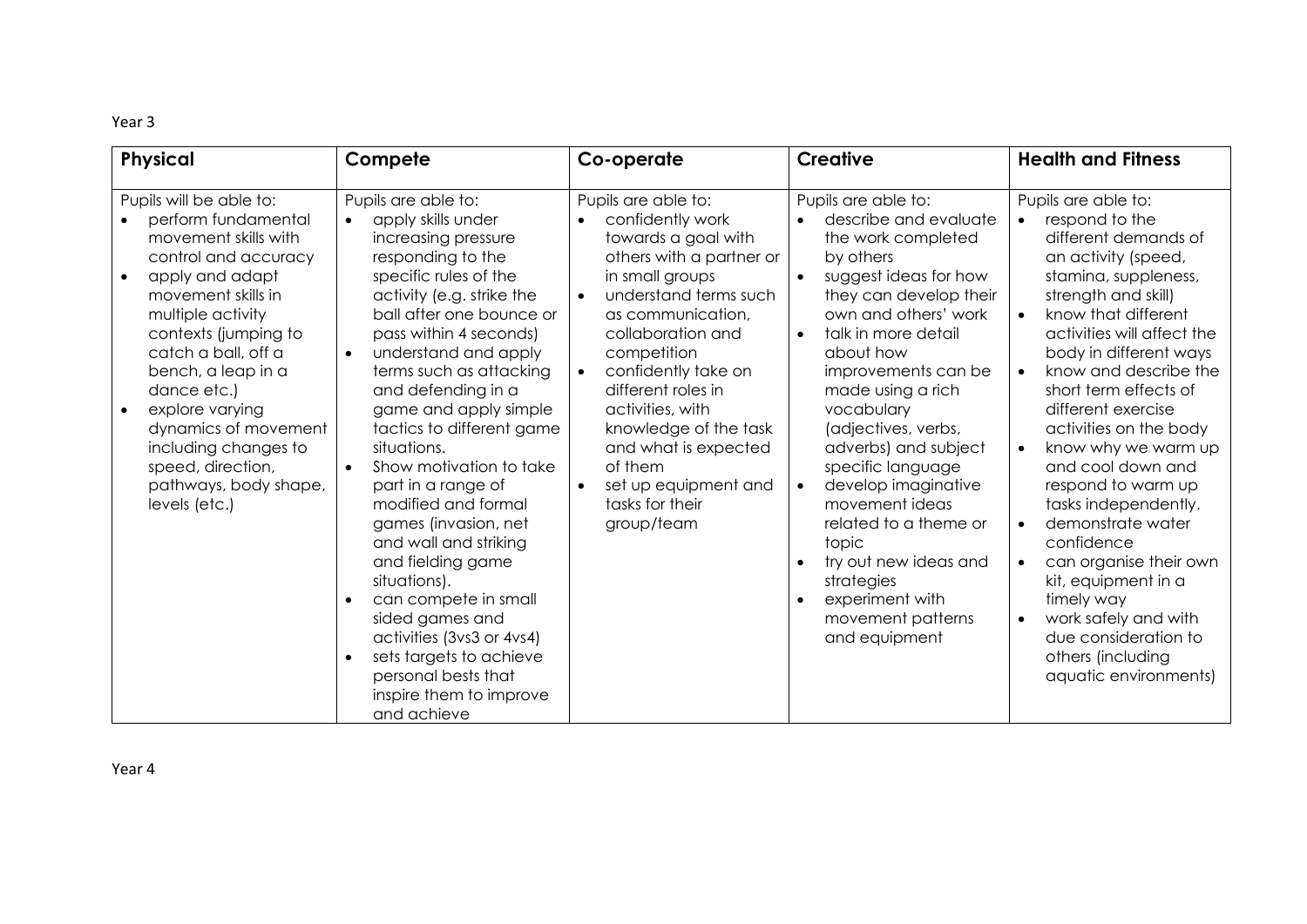| <b>Physical</b>                                                                                                                                                                                                                                                                                                                                                                                                                                                                                                                                                                                     | Compete                                                                                                                                                                                                                                                                                                                                                                                                                                                                                                                                                                                                                                                                                  | Co-operate                                                                                                                                                                                                                                                                                                                                                                                    | <b>Creative</b>                                                                                                                                                                                                                                                                                                                                                                                                                                                                                                         | <b>Health and Fitness</b>                                                                                                                                                                                                                                                                                                                                                                                                                                                                                                                                                                                                                                                                |
|-----------------------------------------------------------------------------------------------------------------------------------------------------------------------------------------------------------------------------------------------------------------------------------------------------------------------------------------------------------------------------------------------------------------------------------------------------------------------------------------------------------------------------------------------------------------------------------------------------|------------------------------------------------------------------------------------------------------------------------------------------------------------------------------------------------------------------------------------------------------------------------------------------------------------------------------------------------------------------------------------------------------------------------------------------------------------------------------------------------------------------------------------------------------------------------------------------------------------------------------------------------------------------------------------------|-----------------------------------------------------------------------------------------------------------------------------------------------------------------------------------------------------------------------------------------------------------------------------------------------------------------------------------------------------------------------------------------------|-------------------------------------------------------------------------------------------------------------------------------------------------------------------------------------------------------------------------------------------------------------------------------------------------------------------------------------------------------------------------------------------------------------------------------------------------------------------------------------------------------------------------|------------------------------------------------------------------------------------------------------------------------------------------------------------------------------------------------------------------------------------------------------------------------------------------------------------------------------------------------------------------------------------------------------------------------------------------------------------------------------------------------------------------------------------------------------------------------------------------------------------------------------------------------------------------------------------------|
| Pupils will be able to:<br>know and perform<br>fundamental<br>movement skills with<br>consistent control and<br>accuracy<br>demonstrate<br>$\bullet$<br>specialised skills across<br>travel, balance and<br>object control<br>apply a range of<br>fundamental<br>movement skills<br>effectively across<br>activity areas<br>run, jump and throw in<br>$\bullet$<br>isolation and with<br>power and speed for<br>distance and accuracy<br>confidently apply skills<br>$\bullet$<br>in combination (e.g.<br>run, jump, stop and<br>catch or hop, skip,<br>jump)<br>demonstrate<br>contrasting actions | Pupils will be able to:<br>play a range of<br>modified, made up and<br>structured games that<br>have specific rules and<br>strategies<br>show determination and<br>$\bullet$<br>commitment to<br>challenging tasks<br>apply basic principles of<br>$\bullet$<br>attacking and<br>defending across<br>different games contexts<br>strive to meet<br>$\bullet$<br>challenging targets<br>outwit an opponent in<br>$\bullet$<br>1:1 situations<br>track an opponent to<br>$\bullet$<br>close down space<br>attempt to score points<br>$\bullet$<br>for their team<br>persist in meeting a<br>goal/target/score even<br>if first unsuccessful<br>show sportsmanship,<br>fairness and respect | Pupils will:<br>consolidate skills in<br>communication and<br>collaboration in a<br>positive manner and<br>know the<br>benefits/differences of<br>each.<br>work together in small<br>group situations to<br>plan, perform and<br>evaluate their learning<br>confidently take on<br>$\bullet$<br>different roles in<br>activities including<br>performance,<br>officiating and<br>organisation | Pupils will be able to:<br>use more technical<br>vocabulary related to<br>the activity and to<br>extend their<br>knowledge.<br>make connections in<br>$\bullet$<br>their physical learning<br>to wider curriculum<br>areas (literacy,<br>science, maths, history,<br>art, music etc.)<br>suggest a variety of<br>$\bullet$<br>ways in which they<br>and others can<br>improve their work<br>create and perform<br>$\bullet$<br>original sequences of<br>movement that<br>connect to a theme,<br>story, topic or concept | Pupils will be able to:<br>know and describe<br>$\bullet$<br>what an effective<br>warm up and cool<br>down is, and how to<br>do this safely.<br>recognise what<br>$\bullet$<br>activities help to build<br>speed, strength,<br>stamina and why they<br>are important<br>recognise how specific<br>$\bullet$<br>activities can affect<br>the body and discuss<br>how they feel before,<br>during and after<br>activity<br>know how health and<br>$\bullet$<br>fitness can affect<br>performance<br>show awareness and<br>$\bullet$<br>respect of others and<br>the environment they<br>are working in<br>work independently<br>$\bullet$<br>and safely in a range<br>of activity contexts |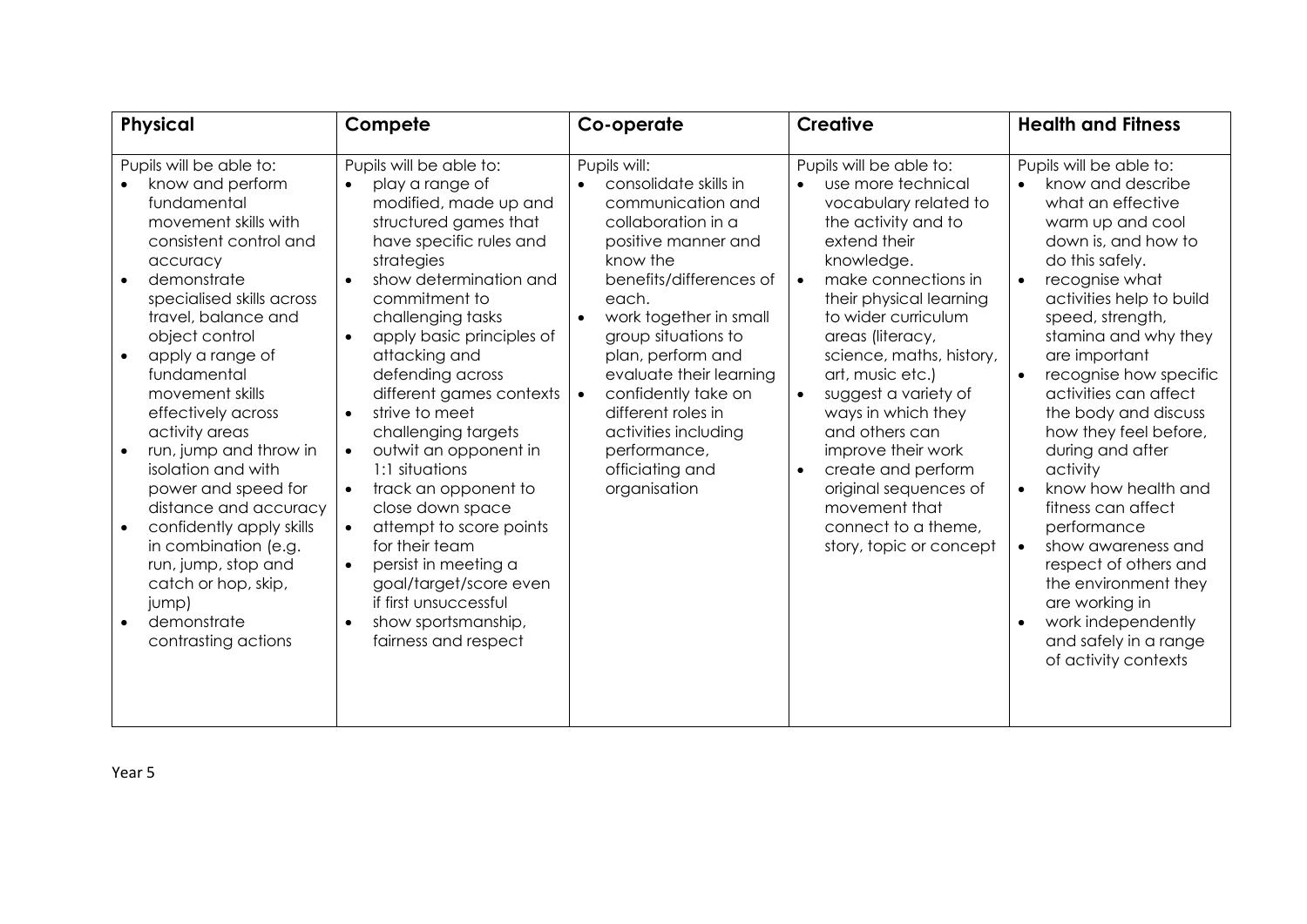| <b>Physical</b>                                                                                                                                                                                                                                                                                                                                                                                                                                                                                                                                   | <b>Compete and Perform</b>                                                                                                                                                                                                                                                                                                                                                                                                                                                                           | Co-operate                                                                                                                                                                                                                                                                                                       | <b>Creative</b>                                                                                                                                                                                                                                                                                                                                                                                                                                                                                                                                                                    | <b>Health and Fitness</b>                                                                                                                                                                                                                                                                                                                                                                                                                                                                                                                                                              |
|---------------------------------------------------------------------------------------------------------------------------------------------------------------------------------------------------------------------------------------------------------------------------------------------------------------------------------------------------------------------------------------------------------------------------------------------------------------------------------------------------------------------------------------------------|------------------------------------------------------------------------------------------------------------------------------------------------------------------------------------------------------------------------------------------------------------------------------------------------------------------------------------------------------------------------------------------------------------------------------------------------------------------------------------------------------|------------------------------------------------------------------------------------------------------------------------------------------------------------------------------------------------------------------------------------------------------------------------------------------------------------------|------------------------------------------------------------------------------------------------------------------------------------------------------------------------------------------------------------------------------------------------------------------------------------------------------------------------------------------------------------------------------------------------------------------------------------------------------------------------------------------------------------------------------------------------------------------------------------|----------------------------------------------------------------------------------------------------------------------------------------------------------------------------------------------------------------------------------------------------------------------------------------------------------------------------------------------------------------------------------------------------------------------------------------------------------------------------------------------------------------------------------------------------------------------------------------|
| pupils will be able to:<br>execute movement<br>skills with precision and<br>accuracy<br>perform and create<br>more complex patterns<br>to include twists, lifts,<br>turns and rotations with<br>control and<br>confidence<br>perform a range of<br>specialised skills in<br>striking, rotation,<br>shooting, running,<br>throwing, throwing,<br>dribbling and bowling<br>etc.<br>apply skills in<br>challenging concepts<br>of space, relationships,<br>with different<br>equipment and effort.<br>Show entry and exit<br>$\bullet$<br>into water | pupils will:<br>show determination and<br>$\bullet$<br>commitment to a<br>task/activity<br>have knowledge of a<br>variety of competitive<br>games: their structure,<br>rules and roles within<br>them<br>apply basic principles of<br>$\bullet$<br>attacking and<br>defending confidently.<br>set personal bests and<br>targets that change<br>across activity context<br>use specific vocabulary<br>to evaluate<br>performance. Perform<br>expressively, using<br>dynamic qualities and<br>language | Pupils will be able to:<br>work with others and<br>$\bullet$<br>communicate their<br>ideas and feelings<br>positively with growing<br>confidence<br>identify their individual<br>and collective<br>strengths and<br>weaknesses as part of<br>a team<br>confidently discuss<br>$\bullet$<br>and share group ideas | Pupils will be able to:<br>describe, analyse,<br>$\bullet$<br>interpret and evaluate<br>others work, showing<br>an understanding of<br>the techniques and<br>skills being used.<br>adapt performances<br>$\bullet$<br>to suit an audience<br>suggest parts of game<br>$\bullet$<br>play that need<br>improving and begin<br>to suggest practices in<br>which to do this<br>be able to select<br>$\bullet$<br>movements based on<br>their aesthetic quality<br>and creativity<br>choose and<br>$\bullet$<br>imaginatively explore<br>different actions in<br>response to a stimulus | Pupils will be able to:<br>organise warm up and<br>$\bullet$<br>cool down activities to<br>suit the demands of<br>the activity<br>identify different<br>$\bullet$<br>aspects of fitness<br>required to take part in<br>physical activity<br>show flexibility,<br>$\bullet$<br>strength, stamina,<br>technique, control and<br>balance<br>understand why<br>$\bullet$<br>physical activity is<br>important for physical<br>and mental health and<br>that there are many<br>ways in which to<br>achieve this<br>sustain particaption in<br>$\bullet$<br>physically demanding<br>activity |
| demonstrate a<br>$\bullet$<br>recognisable stroke<br>be able to keep float in<br>water (treading water)                                                                                                                                                                                                                                                                                                                                                                                                                                           |                                                                                                                                                                                                                                                                                                                                                                                                                                                                                                      |                                                                                                                                                                                                                                                                                                                  |                                                                                                                                                                                                                                                                                                                                                                                                                                                                                                                                                                                    |                                                                                                                                                                                                                                                                                                                                                                                                                                                                                                                                                                                        |